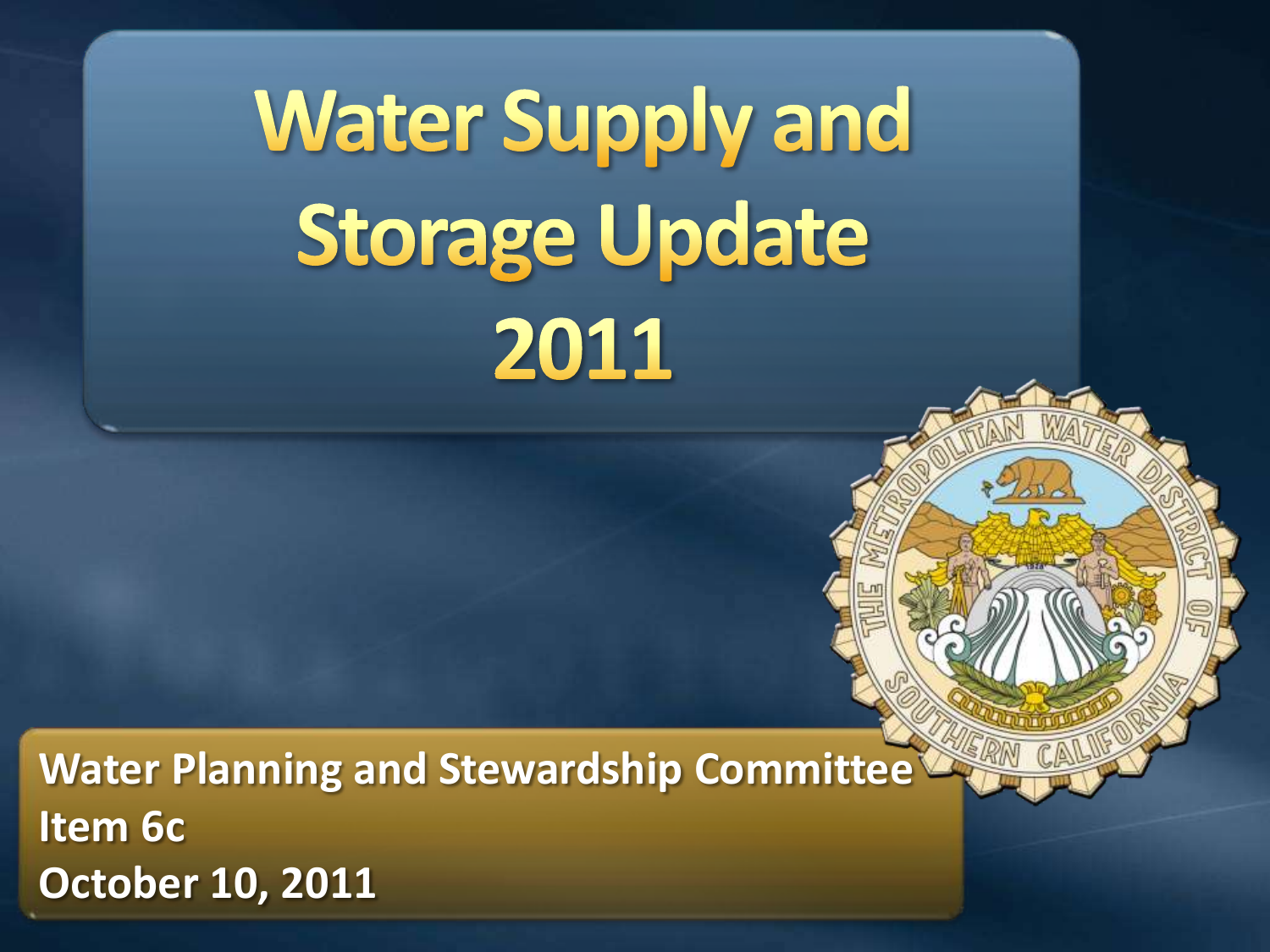## 2011 Supplies

- **State Water Project Table A Allocation at 80%**
- Article 21 at 182 TAF
- Colorado River supplies above 900 TAF ٥
- Total of 673 TAF to storage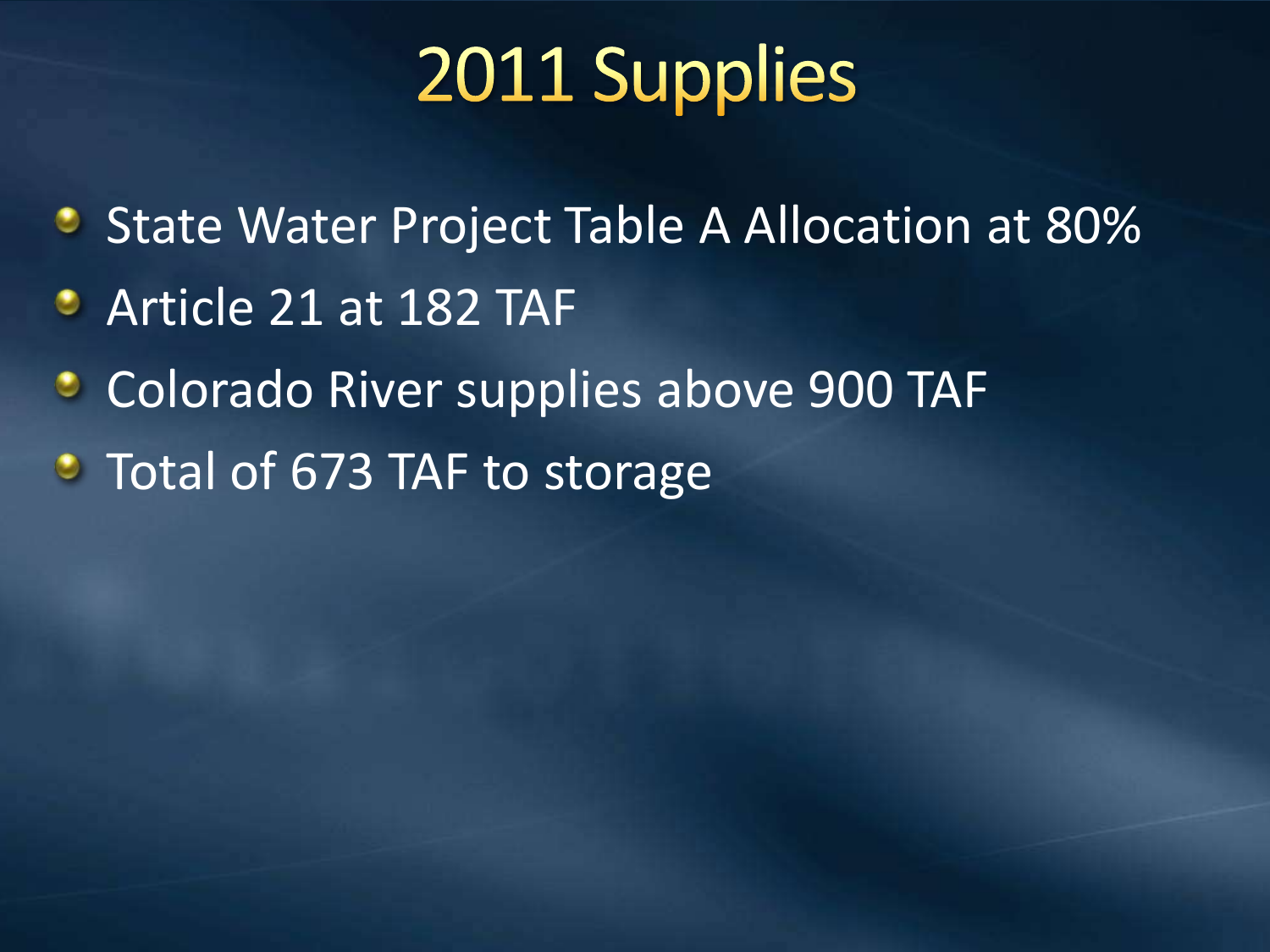#### **MWD Storage Reserve Levels** End-of-Year Balances

Emergency Storage Storage Balance



2006 2007 2008 2009 2010 2011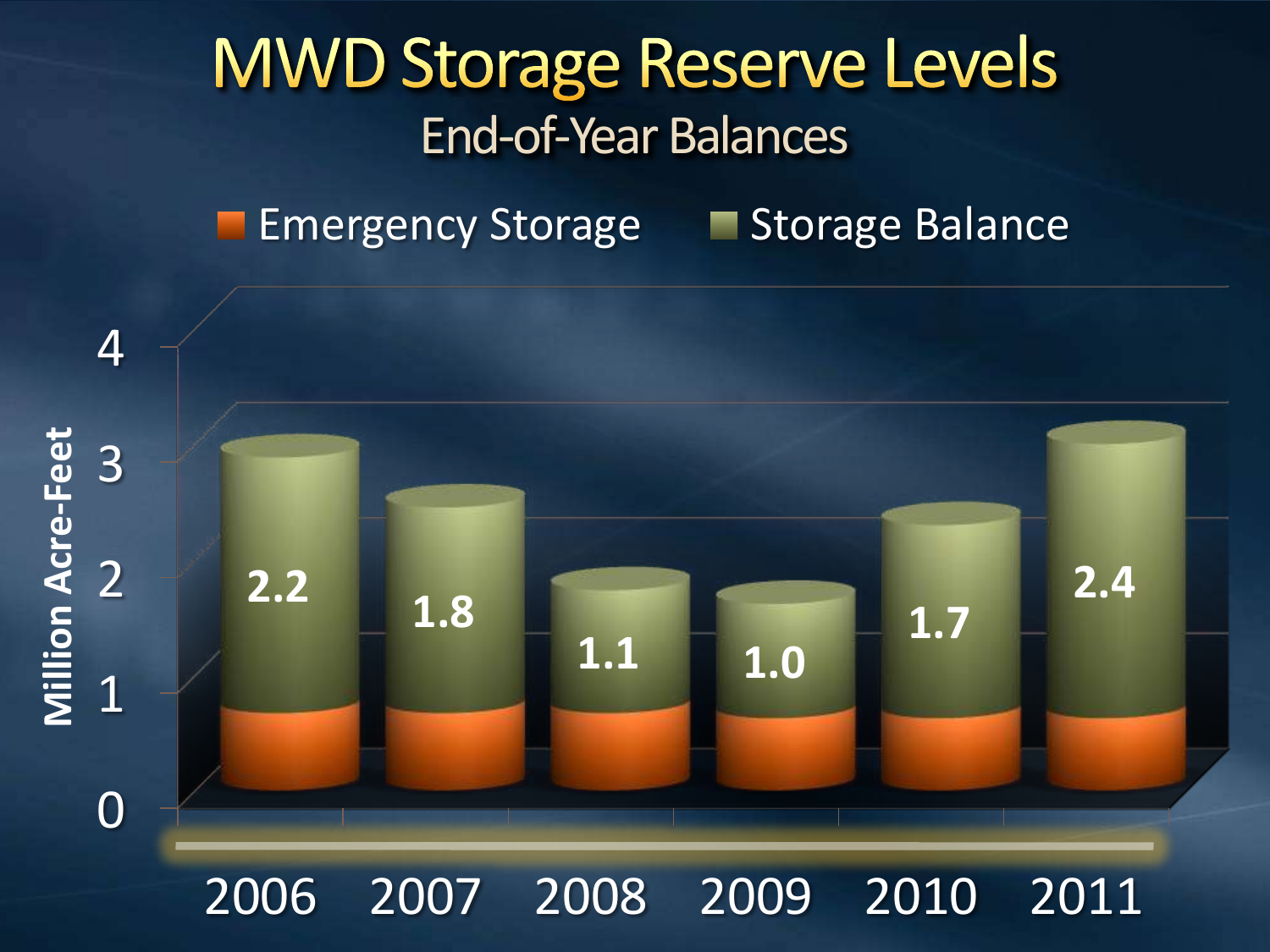#### **MWD Dry-Year Storage Levels** Projected End-of-Year Balances 2011

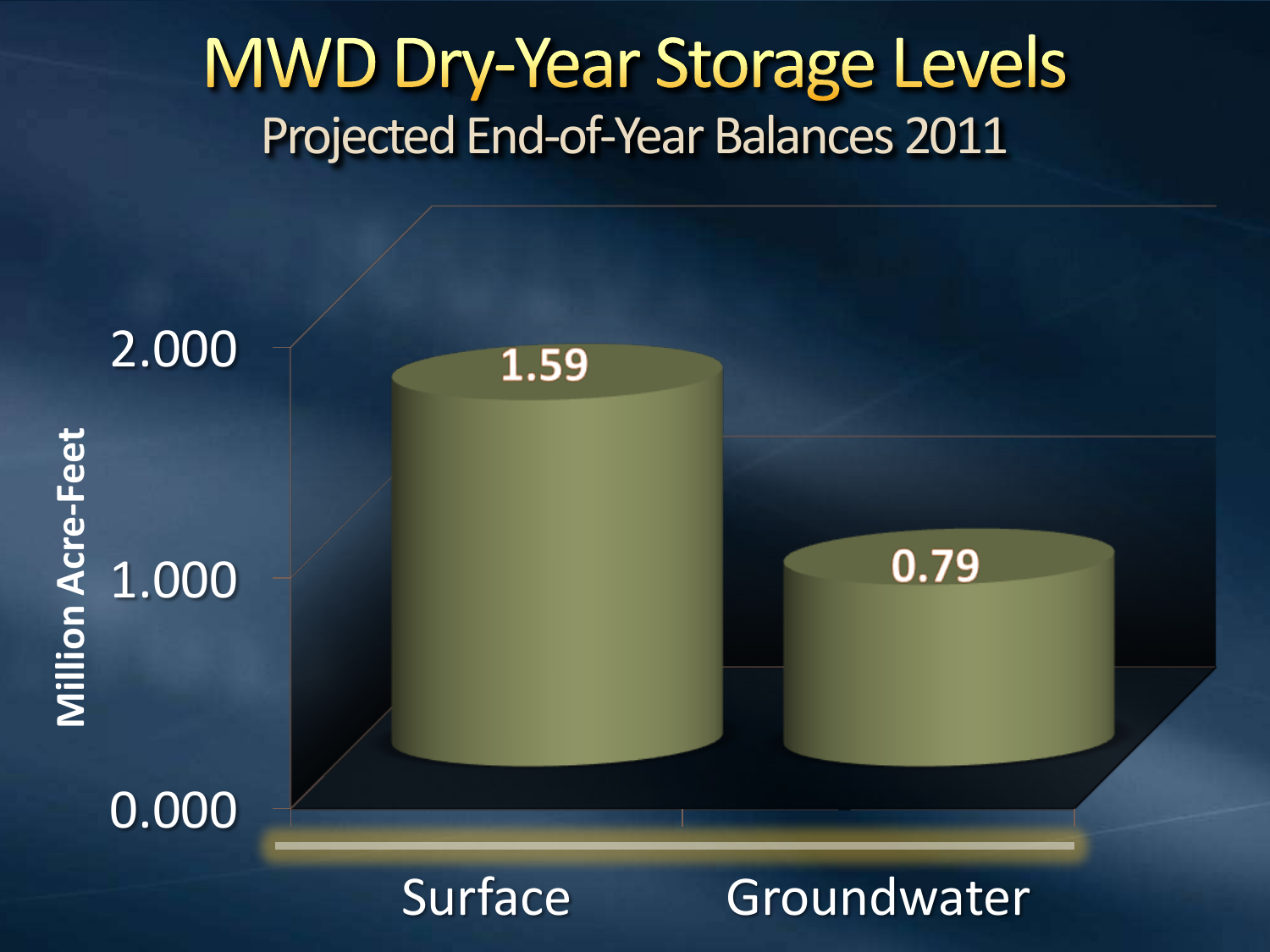### **Diamond Valley Lake** Storage Levels



DVL: 94% of 810 TAF Maximum Storage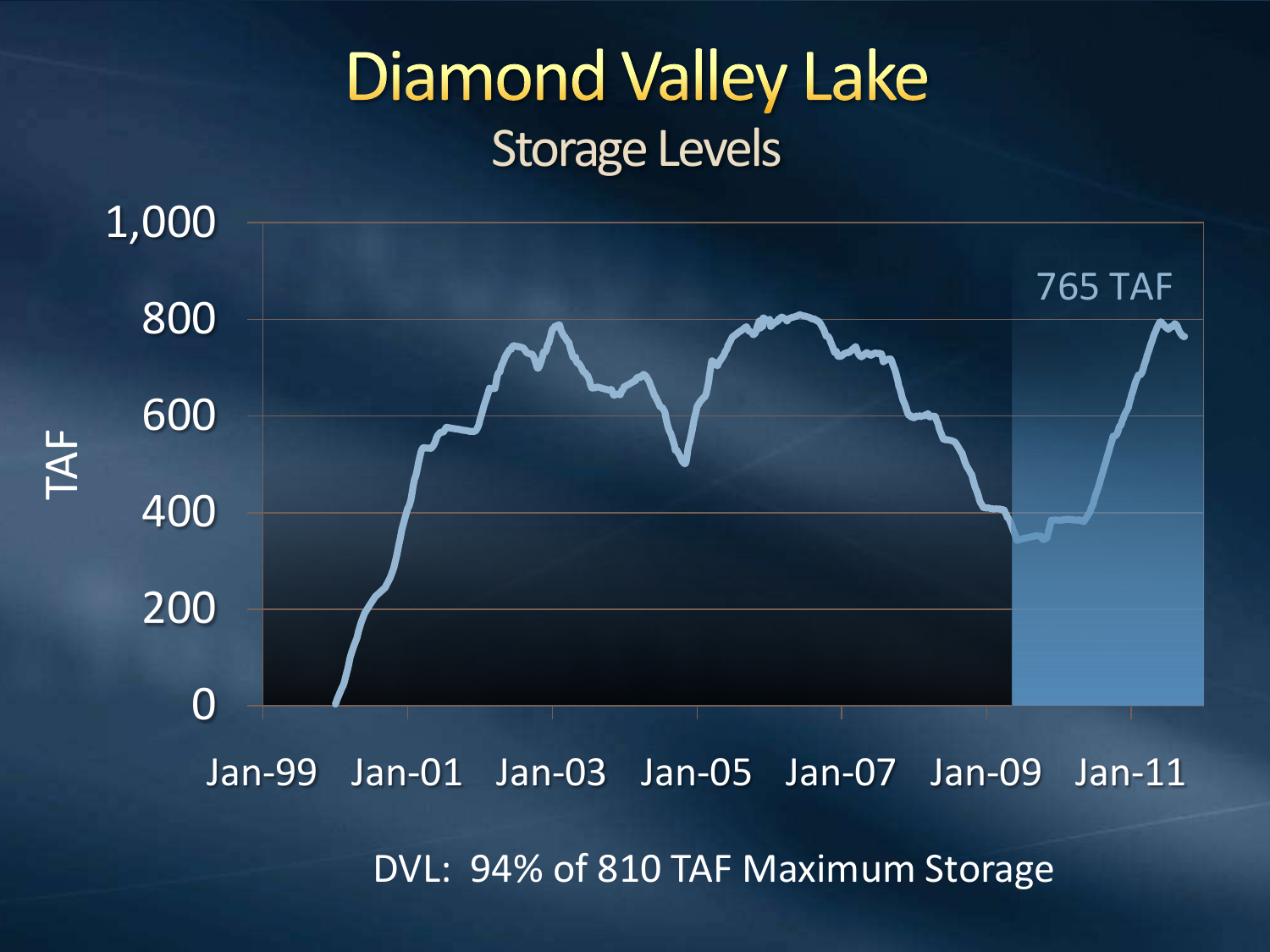## 2011 Observations

- **DWR declared 2011 wet year**
- MWD storage levels projected to reach historic ۰ high
- **Replenishment water available first time in 4** years
- **End year with more than 400 TAF stored in Lake** Mead Intentionally Created Surplus Account
- **End year with 150 TAF stored in DWCV Advance** Delivery Account
- **Diamond Valley Lake will be operationally full by** end of the year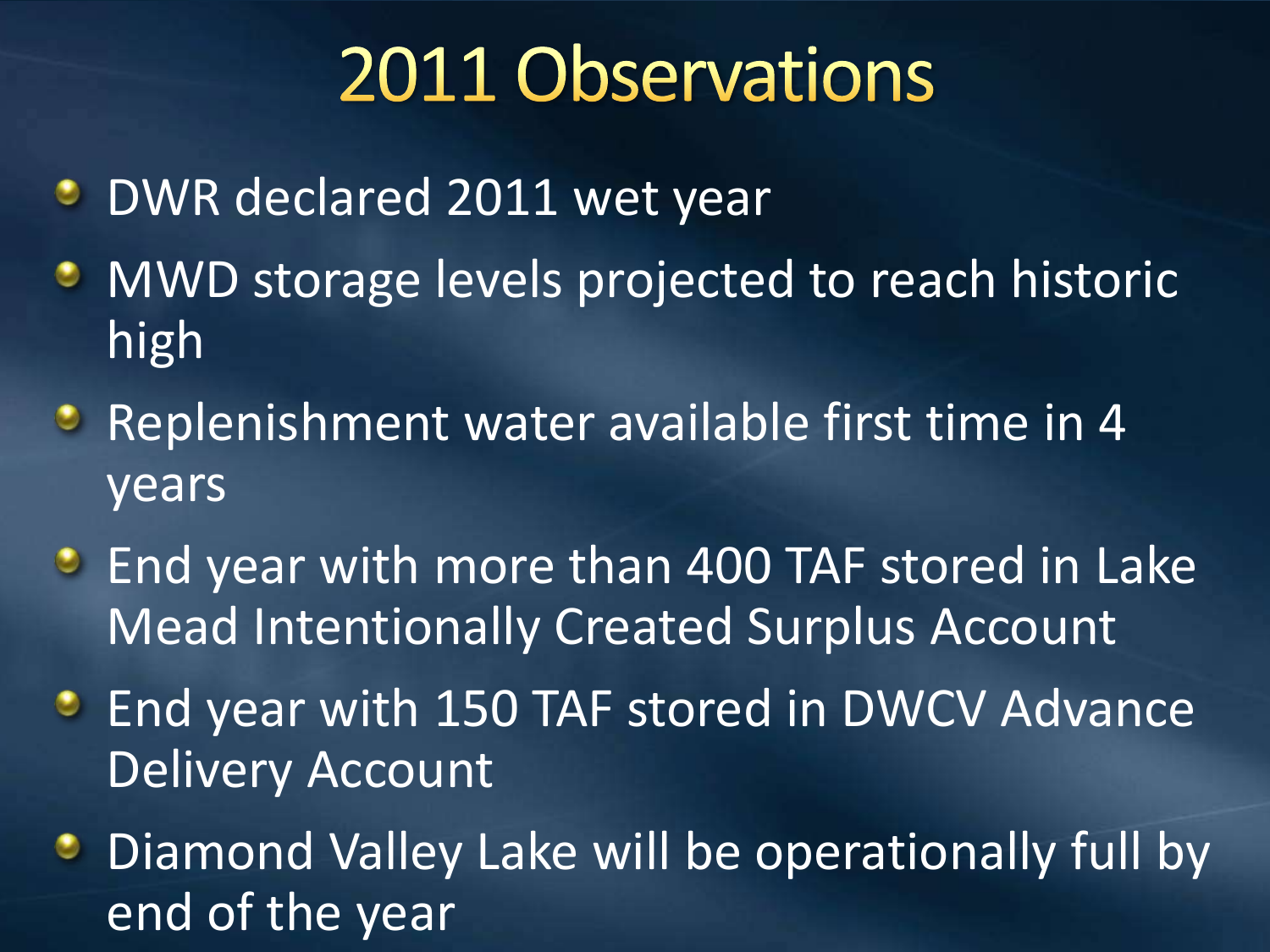# Outlook for 2012

#### SWP ಲ

- Initial allocation is expected to be relatively high O
- San Luis currently filling and Article 21 likely  $\circ$
- $\bullet$ Up to 200 TAF carryover into 2012
- **COLO CONTROVILLE OPERATING AT FLOOD CONTROL LEVEL**
- **CRA**  $\bullet$ 
	- Lake Mead projected at 57% capacity by O beginning of 2012
	- Studies indicate ~50% chance of surplus in 2013 $\bullet$